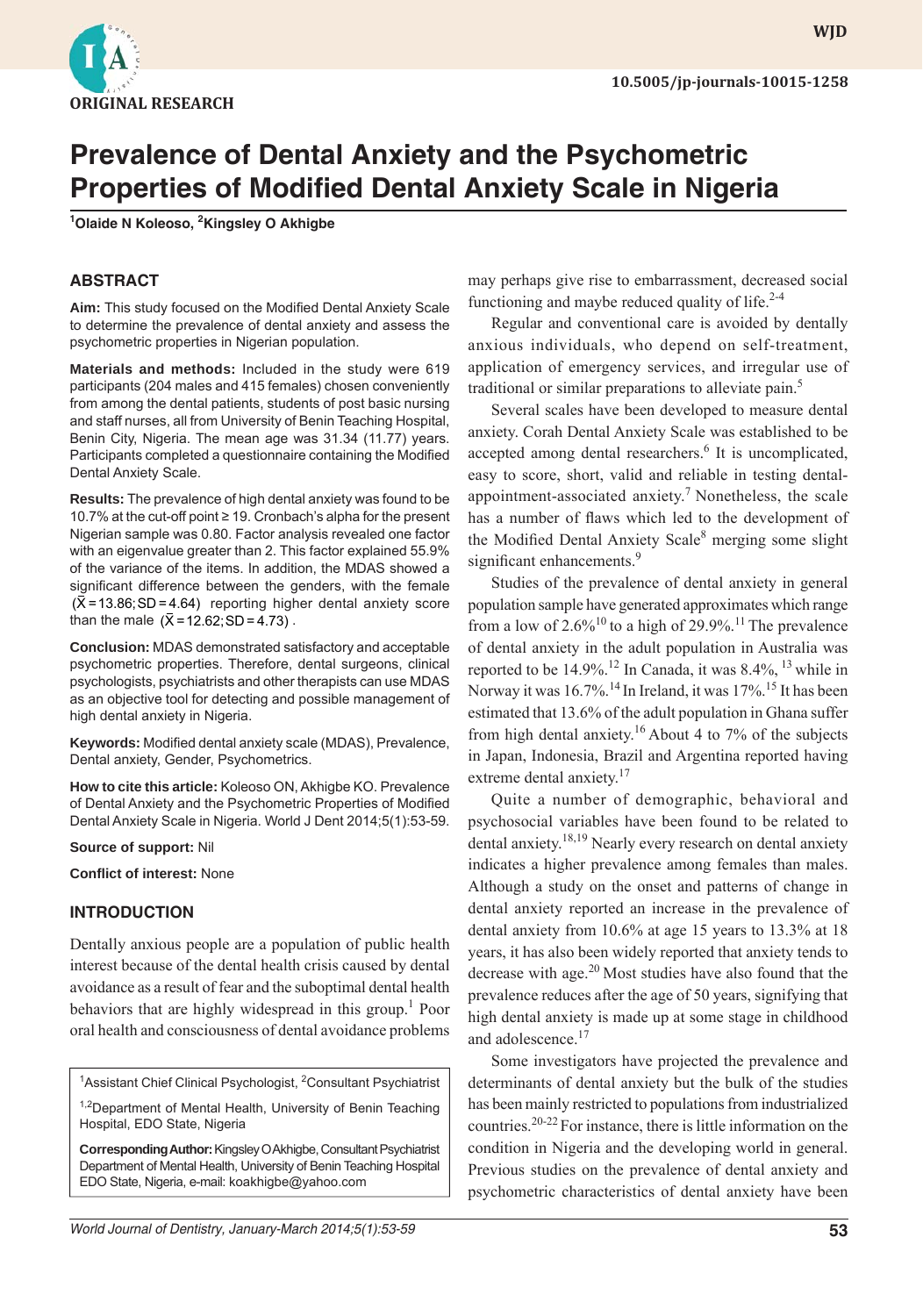based on rather small samples, many of which were mainly done either among dental patients or students in the classroom setting. In addition, the few available existing local studies in Nigeria have limited their findings to establishing the prevalence, determinants, validity and reliability of MDAS. None of these studies has endeavored to explore the factor analysis of MDAS among the Nigerian population. This study combined these two sample populations, that is, dental patients waiting to see the dentist for an appointment and the nondental patients made up of the staff nurses and student nurses in a tertiary hospital.

The objectives of the present study were to determine the prevalence of dental anxiety and establish the psychometric characteristics of MDAS, which included, for the first time, the exploration of factor analysis of MDAS among the Nigerian population. If practitioners functioning in the various specialized dental centrer are conscious of the intensity of anxiety of their patients, most importantly, if such manifestations are higher among certain risk groups, then the specialists will be in a better position to take measures to help alleviate this emotional problem. Thus, practitioners will be in a good position to advocate for services for persons with dental anxiety.

### **MATERIALS AND METHODS**

## **Participants**

Six hundred and nineteen (619) participants were conveniently selected from people attending the Dental Clinic, students of post basic nursing, and staff nurses, all at University of Benin Teaching Hospital (UBTH), Benin City, Nigeria. Participation ranged in age from 18 to 75 years with a mean of  $31.34$  years (SD = 11.77).

# **Procedure**

Ethical approval for the study was obtained from the Ethics and Research Committee, UBTH. The sample size for this study was consequently selected during a 3-month period. All participants for the study were fully informed of the reason for undertaking the project and of the research process. Participation was voluntary and the participants were assured of confidentiality and anonymity. The dental patients completed the questionnaire in the waiting area while waiting to see the dentist. The questionnaire was administered to students at the School of Post Basic Nursing in group in a lecture hall, while the hospital staff nurses was assessed individually in their respective wards. People below the age of 18 years and people with gross mental abnormality or other diagnosable neurological disorders were exempted from the study. As a benefit of participation, respondents were offered a free ball pen.

#### **Instruments**

The Modified Dental Anxiety Scale (MDAS)<sup>8</sup> was used to quantify the participants' level of dental anxiety. MDAS contains five multiple-choice questions, each with a 5 category rating scale, ranging from 'not anxious' to 'extremely anxious'. Each question carries a possible minimum score of 1 and a maximum score of 5, resulting in a total possible minimum score of 5 and a total possible maximum score of 25 for the entire scale. An MDA score of 19 and above indicates a strong likelihood of the respondent being dentally phobic.<sup>8</sup> Following completion of this questionnaire, the participant's age, sex and MDAS score were noted.

### **Statistical Analysis**

The data were analyzed using the Statistical package for Social Sciences (SPSS version 16.0 for Windows). Dental anxiety scores (MDAS) of 19 or more have been used in the literature to suggest that an individual is dental phobic.<sup>8</sup> This cut-off point was used in the study to indicate whether a person is experiencing high dental anxiety or not. Mean score and standard deviation were completed for the important variables separately. Next, t-test for independent sample was used to compare the means of male and female. Analysis of variance (one-way), using Duncan multiple range test, was employed to test the influence of the field of study and age category on each item and the total score of MDAS. The measures of internal consistency (Cronbach's alpha and average inter-item correlation) were used to estimate the reliability of MDAS. Factor analysis was done to determine the number of dimensions the items represent.

# **RESULTS**

The total number of participants available for statistical analysis was 619. Of the 619 participants in the sample, 437 (70.6%) were dental patients, 57 (9.2%) were students at the Post Basic School of Nursing, while 125 (20.2%) were staff nurses of the hospital. With regard to sex, 33.0% (204) were male, while 67.0 (415) were female. In terms of age categories, the participants who were 18 and 29 years were 58.5% (362), 30-49 years were 31.2% (193), 50-69 years were 9.4% (58), while 70 years and above were 1.0% (6). The prevalence of dental anxiety (that is  $MDAS \ge 19$ ) in the study sample was found to be 10.7% (66). A higher proportion of females (8.1%) than males (2.6%) were highly anxious of dental treatment (Table 1).

Mean score and standard deviations for each item of the MDAS are shown in Table 2. In addition, the items were ordered by their means. As can be seen from this table, the participants were most anxious about having their tooth

囊

**54**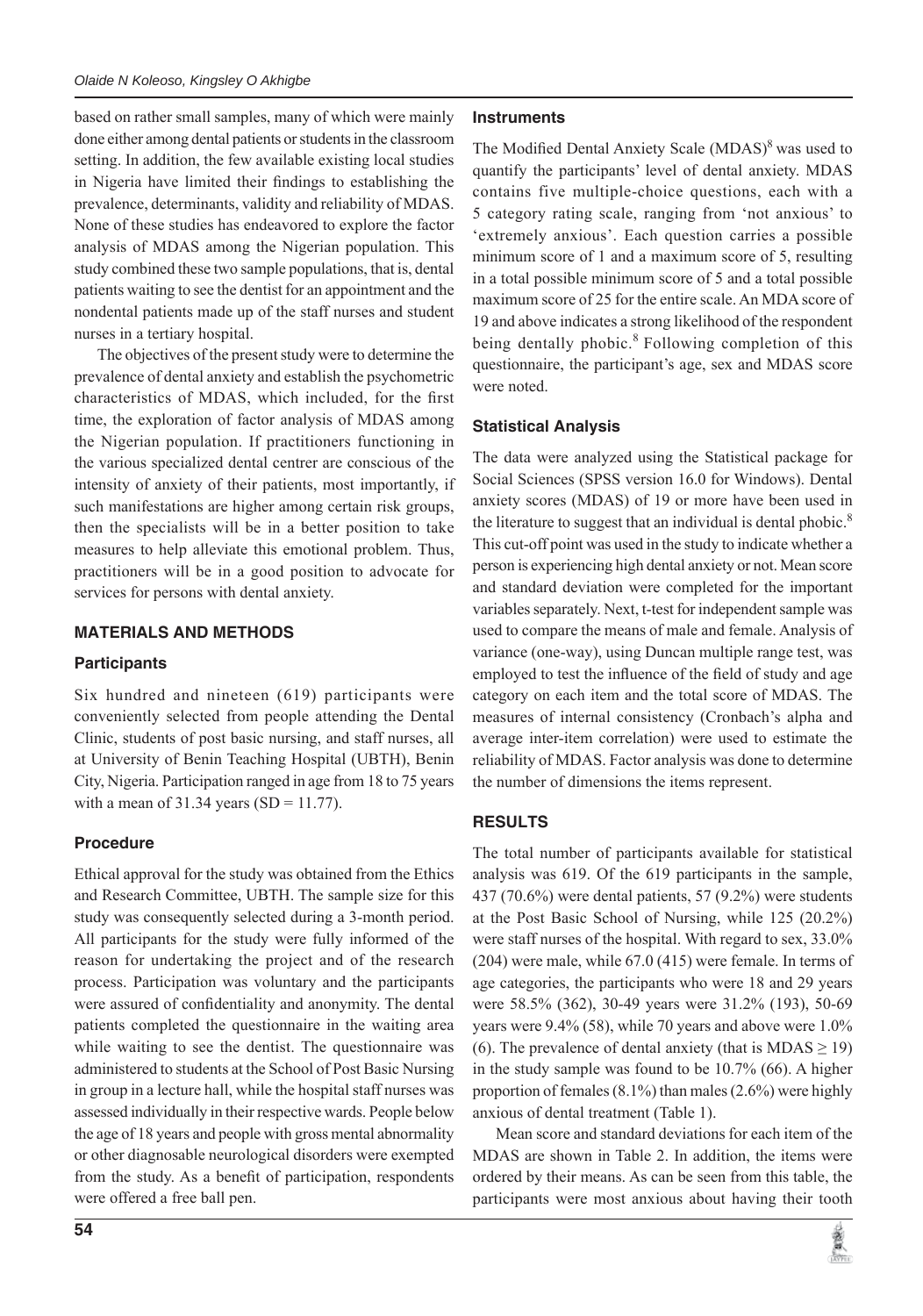| <b>Table 1:</b> Demographics, dental status of the Nigerian sample |                                       |      |     |  |  |
|--------------------------------------------------------------------|---------------------------------------|------|-----|--|--|
| Sample demographics                                                | $Total(\% )$                          | n    |     |  |  |
| Field of study                                                     | Dental patients                       | 70.6 | 437 |  |  |
|                                                                    | School of post basic (Students)       | 9.2  | 57  |  |  |
|                                                                    | Staff nurse                           | 20.2 | 125 |  |  |
| Sex                                                                | Male                                  | 33.0 | 204 |  |  |
|                                                                    | Female                                | 67.0 | 415 |  |  |
| Age                                                                | 18-29 years                           | 58.5 | 362 |  |  |
|                                                                    | 30-49 years                           | 31.2 | 193 |  |  |
|                                                                    | 50-69 years                           | 9.4  | 58  |  |  |
|                                                                    | 70 years and above                    | 1.0  | 6   |  |  |
| Dental anxiety                                                     | Phobic anxiety                        | 10.7 | 66  |  |  |
|                                                                    | Nonphobic                             | 89.3 | 553 |  |  |
|                                                                    | Proportion of males who are anxious   | 2.65 | 16  |  |  |
|                                                                    | Proportion of females who are anxious | 8.1  | 50  |  |  |

*Prevalence of Dental Anxiety and the Psychometric Properties of Modifi ed Dental Anxiety Scale in Nigeria*

drilled, followed by the feeling of having a local anesthetic injection in the gum. The internal consistency of MDAS was determined by using Cronbach's alpha and inter-item correlation. Cronbach's alpha for the reliability coefficient of MDAS in the present sample was 0.80 (0.80 for males and 0.80 for females). The average inter-item correlation was 0.58 (0.57 for males and 0.59 for females); corrected item-total correlation varied for the total scale between 0.52 and 0.64 (see Table 2), which is satisfactory. Factor analysis was used to confirm the appropriateness of MDAS items and revealed a strong one-dimensional factor underlying all items with an Eigen value greater than 2. This factor explained 55.9% of the variance of the items. The factor loadings are shown in Table 2. The loading of item 5 was notably lower than the other loadings.

The MDAS means and SD by field of study of the study population are presented in Table 3. For the individual items, the table shows that, for item 1, all the fields of study were significantly different from one another (that is, Dental patients, Post Basic Student nurse and Staff nurse) ( $p < 0.05$ ). The same trend was observed for item 2. Item 3 revealed that the Post Basic student nurses scored significantly higher than the dental patients and the staff nurses ( $p < 0.05$ ). For item 3, there was no significant difference between the dental patients and the staff nurses. Item 4 shows that staff nurse and Post Basic nurses did not differ significantly ( $p > 0.05$ ) but were significantly different from dental patients ( $p < 0.05$ ). Item 5 indicates that all the fields of study did not differ significantly on MDAS ( $p > 0.05$ ). With regard to the total MDAS score, just like item 3, the Post Basic student nurse

| <b>Item</b>   | Description                                                                                                                 | $\overline{M}$ | <b>SD</b> | Rank | Corrected<br><i>item-total</i><br>correlations | Factor<br>loadings |
|---------------|-----------------------------------------------------------------------------------------------------------------------------|----------------|-----------|------|------------------------------------------------|--------------------|
| 3             | If you were about to have a tooth<br>drilled, how would you feel?                                                           | 3.07           | 1.29      | 1    | 0.60                                           | 0.75               |
| 5             | If you were about to have a local<br>anesthetic injection in your gum,<br>above an upper back tooth, how<br>would you feel? |                |           |      |                                                |                    |
|               |                                                                                                                             | 2.98           | 1.28      | 2    | 0.52                                           | 0.68               |
| $\mathcal{P}$ | When you are waiting in the<br>dentist's office for your turn in<br>the chair, how do you feel?                             | 2.54           | 1.24      | 3    | 0.64                                           | 0.80               |
| 4             | If you were about to have your<br>teeth scaled and polished, how<br>would you feel?                                         | 2.46           | 1.28      | 4    | 0.57                                           | 0.73               |
| 1             | If you had to go to the dentist<br>tomorrow, how would you feel<br>about it?                                                |                |           |      |                                                |                    |
|               |                                                                                                                             | 2.39           | 1.23      | 5    | 0.61                                           | 0.77               |

**Table 2:** Summary statistics for the MDAS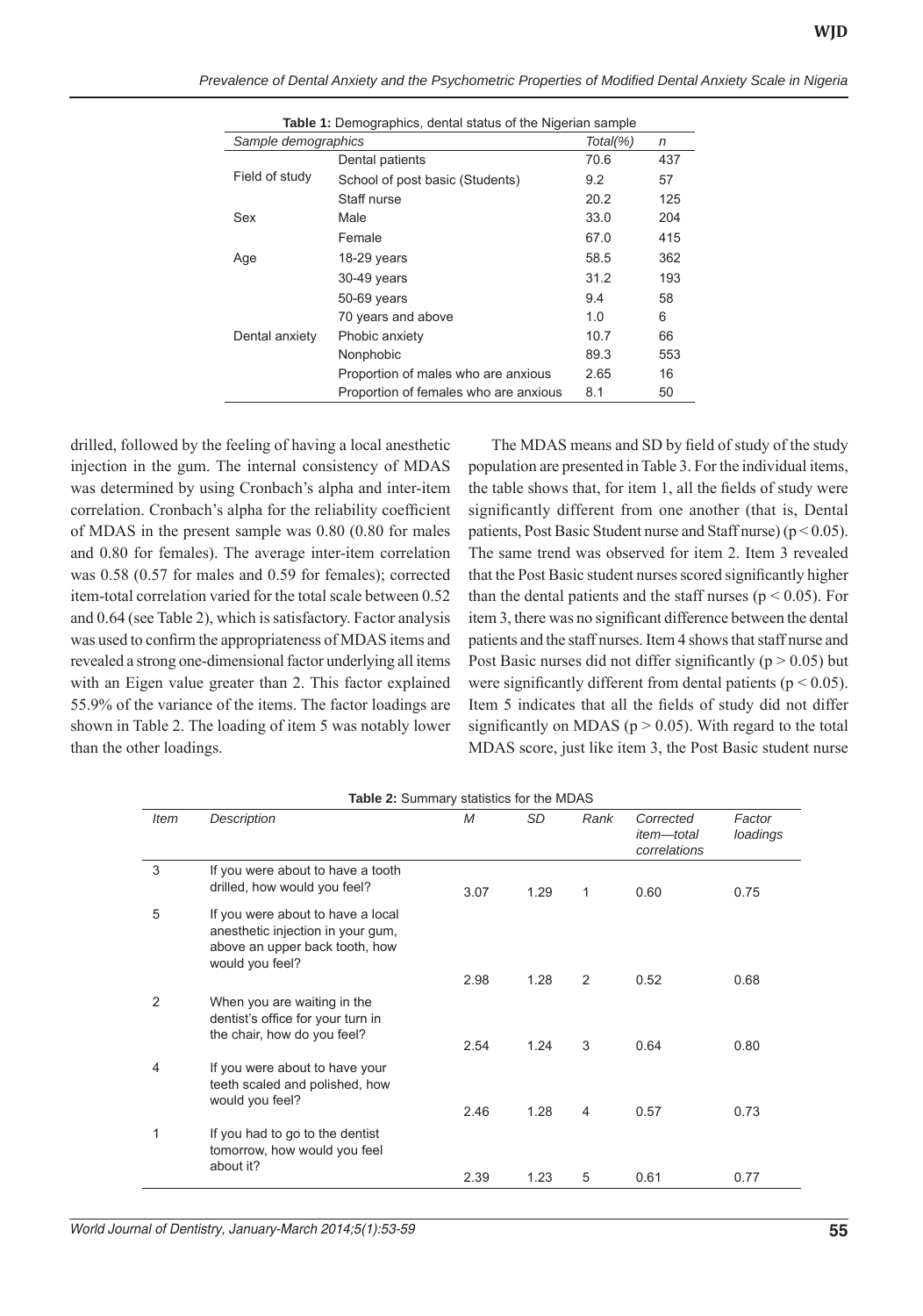#### *Olaide N Koleoso, Kingsley O Akhigbe*

| Table 3: Individual item and total MDA scores according to the field of study |                         |                     |                                          |                    |  |  |
|-------------------------------------------------------------------------------|-------------------------|---------------------|------------------------------------------|--------------------|--|--|
| Questionnaire item                                                            | Dental<br>patients (SD) | Staff<br>nurse (SD) | Students of school of<br>post basic (SD) | p-value<br>(ANOVA) |  |  |
| Anticipating visit to dental clinic                                           | $2.44(1.28)^c$          | $2.06(0.99)^{b}$    | $2.77(1.09)^a$                           | 0.00               |  |  |
| Waiting in the dentist's office for<br>treatment                              | $2.59(1.28)^c$          | 2.18 $(1.02)^{b}$   | $2.96(1.12)^a$                           | 0.00               |  |  |
| Waiting in the dental chair for drilling<br>of teeth                          | $(1.33)^{b}$            | $(1.10)^{b}$        | $3.51(1.17)^a$                           | 0.02               |  |  |
| Waiting in the dental chair for<br>scaling of teeth                           | $2.55(1.35)^{b}$        | $2.09(0.98)^a$      | $2.63(1.19)^a$                           | 0.00               |  |  |
| Waiting in the dental chair to have<br>local anesthetic injection in the gum  | $2.95(1.31)^a$          | 3.02 $(1.43)^a$     | 3.21 $(1.25)^a$                          | <b>NS</b>          |  |  |
| <b>Total score</b>                                                            | 13.56 $(4.87)^{b}$      | 12.34 $(4.07)^{b}$  | 15.09 $(4.08)^a$                         | 0.00               |  |  |

Means with the same superscripts (a, b, c) are not significantly different ( $p > 0.05$ ); NS: nonsignificant

| Table 4: Individual item and total MDA scores according to gender |  |
|-------------------------------------------------------------------|--|
|-------------------------------------------------------------------|--|

| Questionnaire item                                | Male (SD)    | Female (SD)  | p-value<br>$(t-test)$ |
|---------------------------------------------------|--------------|--------------|-----------------------|
| Anticipating visit to dental clinic               | 2.30(1.25)   | 2.44(1.21)   | <b>NS</b>             |
| Waiting in the dentist's office for treatment     | 2.44(1.23)   | 2.59(1.23)   | <b>NS</b>             |
| Waiting in the dental chair for drilling of teeth | 2.79(1.29)   | 3.21(1.25)   | 0.00                  |
| Waiting in the dental chair for scaling of teeth  | 2.41(1.33)   | 2.49(1.26)   | <b>NS</b>             |
| Waiting in the dental chair to have local         | 2.68(1.29)   | 3.13(1.25)   | 0.00                  |
| anesthetic injection in the gum                   |              |              |                       |
| <b>Total score</b>                                | 12.62 (4.73) | 13.86 (4.64) | 0.00                  |
| .<br>$\cdots$                                     |              |              |                       |

Level of significance  $p < 0.05$ ; NS: nonsignificant

participants significantly scored higher on total MDAS than the dental patients and the staff nurses ( $p < 0.05$ ). However, dental patients and staff nurses did not differ significantly on total MDAS ( $p > 0.05$ ).

The mean and standard deviation (SD) of the MDAS for the total study population by gender are shown in Table 4. It can be observed that, for item 1, there was no significant difference between males and females ( $p > 0.05$ ). The same trend was observed for items 2 and 4. However, items 3 and 5 suggest that females reported significantly higher dental anxiety scores than males ( $p < 0.05$ ). Furthermore, the table revealed that total MDAS mean score for females  $(\overline{X} = 13.86, SD = 4.64)$  was significantly higher than for males  $(\bar{X} = 12.62, SD = 4.73).$ 

The MDAS means and SD by age of the study population are presented in Table 5. Based on the individual items (1-5), there was no statistical difference in the manifestation of dental anxiety among the different age groups ( $p > 0.05$ ). The same pattern was observed for the total MDAS score. Based on the total MDAS score, participants in the 18 to 29 age group showed the highest total MDAS scores ( $\bar{X}$  13.70,  $SD = 4.73$ ) followed by 30-49, 50-69 and  $>70$  age groups. However, these differences were not statistically significant.

#### **DISCUSSION**

This study is an effort to investigate the prevalence of dental anxiety and to obtain psychometric properties for the MDAS among the Nigerian population. A larger sample size, the sampling process, which included both dental patients and the nondental participants, and subjecting the MDAS to factor analysis, are an important strength to this study in enabling assessment of the prevalence and establishment of psychometric properties for MDAS in Nigeria.

In this study, one of the utmost severe assessments (MDAS  $\geq$  19) of dental issues was used to measure the participants' levels of dental anxiety and anticipated levels of dental anxiety concerning dental treatment. The study revealed that approximately 10.7% of the Nigerian people were classified as experiencing dental phobia. Although information about the prevalence of dental phobia from a national perspective in Nigeria is nonexistent, this estimated prevalence in this study is higher than the prevalence reported by other local studies.20,23 These inconsistencies may be due to different measures of dental anxiety, differences in the type and combinations of study participants and differences in the cut-off points in evaluating dental phobia. Therefore, it is necessary to exercise restraint when relating studies that use different measures and cut-off values. For example, two conventional cut-off values ( $\geq$ 13 and  $\geq$ 15) are frequently used for statistics obtained from Corah's scale.<sup>24,25</sup> According to Humphris et al, $8$  the cut-off of 19 was selected for the MDAS formerly on experimental ground, and made available better assurance in the interpretation of the percentage that score at or above this point. Nonetheless, Aartman,  $^{26}$  are of the

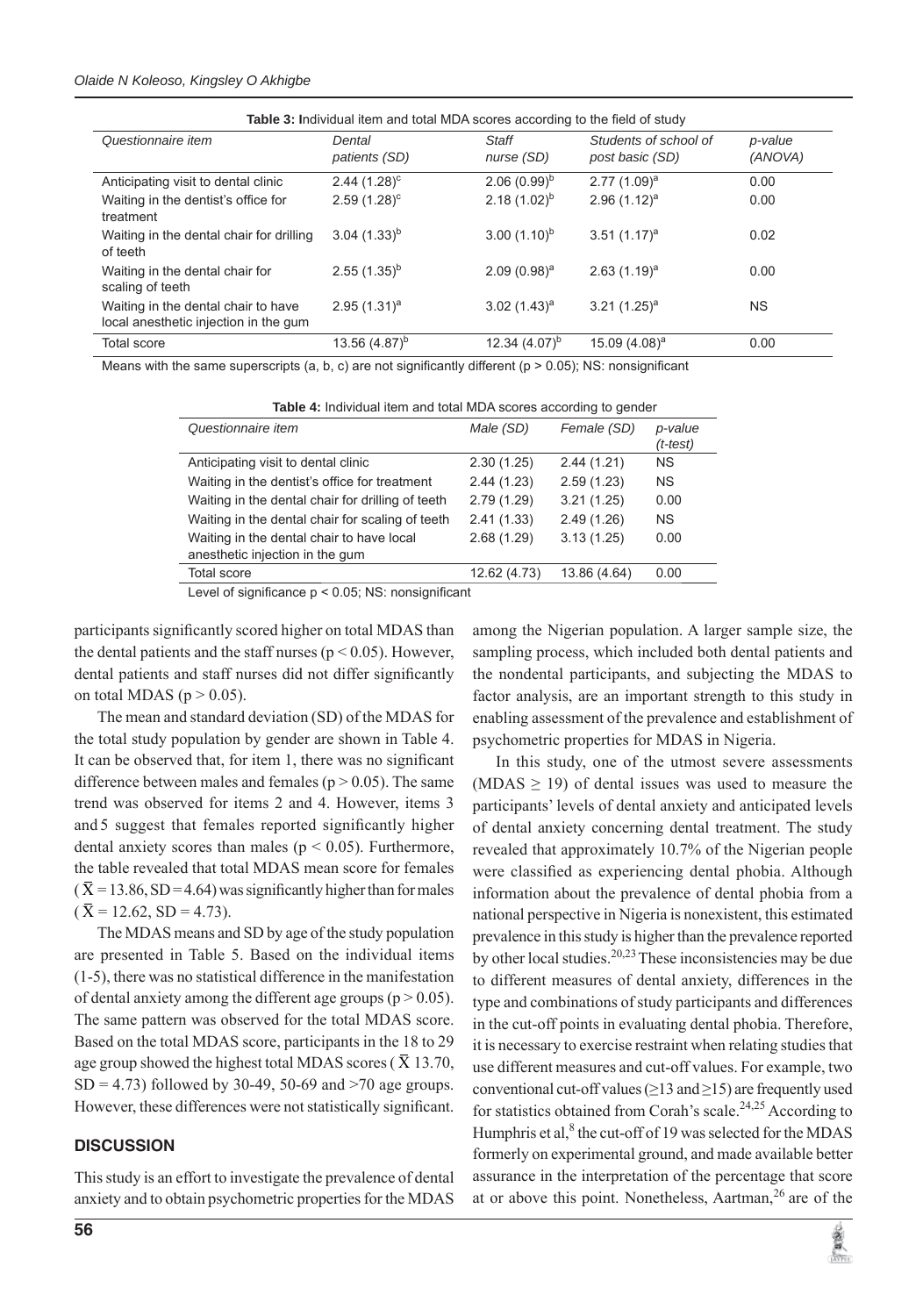| <b>Table 5:</b> Individual item and total MDA scores according to age        |                     |                     |                     |                   |                    |  |  |
|------------------------------------------------------------------------------|---------------------|---------------------|---------------------|-------------------|--------------------|--|--|
| Questionnaire item                                                           | 18-29 years<br>(SD) | 30-49 years<br>(SD) | 50-69 years<br>(SD) | >70 years<br>(SD) | p-value<br>(ANOVA) |  |  |
| Anticipating visit to dental clinic                                          | 2.47(1.23)          | 2.27(1.21)          | 2.33(1.22)          | 2.17(1.33)        | <b>NS</b>          |  |  |
| Waiting in the dentist's office for<br>treatment                             | 2.63(1.25)          | 2.41(1.22)          | 2.40(1.17)          | 2.33(1.21)        | <b>NS</b>          |  |  |
| Waiting in the dental chair for<br>drilling of teeth                         | 3.12(1.33)          | 3.02(1.19)          | 2.97(1.19)          | 3.00(1.67)        | <b>NS</b>          |  |  |
| Waiting in the dental chair for<br>scaling of teeth                          | 2.51(1.28)          | 2.46(1.26)          | 2.21(1.31)          | 2.00(0.89)        | <b>NS</b>          |  |  |
| Waiting in the dental chair to have<br>local anesthetic injection in the gum | 2.96(1.29)          | 3.06(1.25)          | 2.83(1.19)          | 3.17(1.60)        | <b>NS</b>          |  |  |
| <b>Total score</b>                                                           | 13.70 (4.75)        | 13.23 (4.59)        | 12.72 (4.83)        | 12.67 (5.43)      | <b>NS</b>          |  |  |

*Prevalence of Dental Anxiety and the Psychometric Properties of Modified Dental Anxiety Scale in Nigeria* 

 $\overline{\text{NS}}$ : not significant

opinion that these different cut-off points are not considered very valuable, since there is a background knowledge that the different cut-off points vary from study to study. Again, there are many studies that have used other recognized scales, such as the Dental Fear Scale; and some studies, such as Bare and Dundes<sup>27</sup> used custom-made scales to measure dental anxiety.15 However, the prevalence of dental phobia is somewhat similar to findings in other countries. Moore et  $al^{28}$ found the prevalence of 10.2% in a study of adult population in Denmark. The prevalence of 10.2% was reported among the adult population living in Metropolitan Toronto.<sup>29</sup>

The result of this study indicates the reliability of MDAS among the Nigerian population in terms of the internal consistency. These data support the performance of the MDAS as a measure of dental anxiety. This finding is consistent with previous reports. Tunc et al<sup>30</sup> established an alpha coefficient of above 8 among the Turkish population, while Appkukuttan et al<sup>31</sup> found a similar reliability coefficient for the Tamil version of MDAS. This study suggests that internal consistency, as a measure of the reliability of the MDAS, is good.

Factor analysis of MDAS indicates that all items represent one construct which can be understood as providing a dimension of dental anxiety ranging from low to high. The items appearing to describe a unidimensional construct concur with findings among the UK general public population norm,32 in which a strong one-dimensional factor was found to be underlying all items. Item 5 had the least factor loadings, while item 2 had the highest factor loading. Item 5, though with the least factor loading, cannot be said to be deficient because the value is far above 4, which is the least recommended in social sciences. Furthermore, in terms of rank, item 3 was the most feared, while item 1 was the least most feared. These data confirm the finding that extreme dental anxiety for participants was characterized by fear of drilling among the Danish adults. $28$ 

The results of this work showed that female participants reported higher MDAS scores and, therefore, are likely to

demonstrate greater levels of dental anxiety than the males. This confirms the claim of Ofori et  $al^{16}$  that females are more likely to report higher dental anxiety and fear scores than males. Malvania and Ajithkrishnan<sup>33</sup> found females to be significantly more anxious than their male counterparts. When the individual item was examined, expectedly, there was significant difference between males and females in their response to item 3 and 5 of the MDAS, with the female participants reporting significantly higher scores than the males. The same trend was observed for the other items except that they did not reach significant levels. The observed difference between males and females might be due to actual difference in the anxiety levels between genders; a greater willingness among females to admit feelings of anxiety; and both influences acting in alliance. $34$  Liddell and Locker<sup>35</sup> assert that perceived deficiency of control was the second largest predictor of dental fear and anxiety. However, women demonstrated significantly greater desire for control than men. Gadbury-Amyot and Williams<sup>36</sup> add that women seem to be at a greater minus than men in their observed capacity to manage in a dental condition because of their greater wish for control, coupled with a poorer perception of real control. This circumstance generates a psychological strain in women, bringing about greater fear and anxiety. The finding of this study implies that gender should be taken seriously in dental anxiety management.

In this study, age of participants did not reveal statistically significant differences in terms of MDAS. Although there was an inverse relationship between age and MDAS scores, in which dental anxiety scores were decreasing with the age. For example, participants in the lowest age group (18-29) reported the highest MDAS score ( $\overline{X}$  = 13.70; SD = 4.75), while the participants in the highest age group (70 and above) reported the lowest MDAS score  $(\overline{X} = 12.67; SD = 5.43)$ . Almost similar results have been reported by Udoye  $et al<sup>20</sup>$  who found that the highest dental anxiety scores were reported by those in the age group 24 to 34 years, while those in the oldest group showed the lowest dental anxiety score.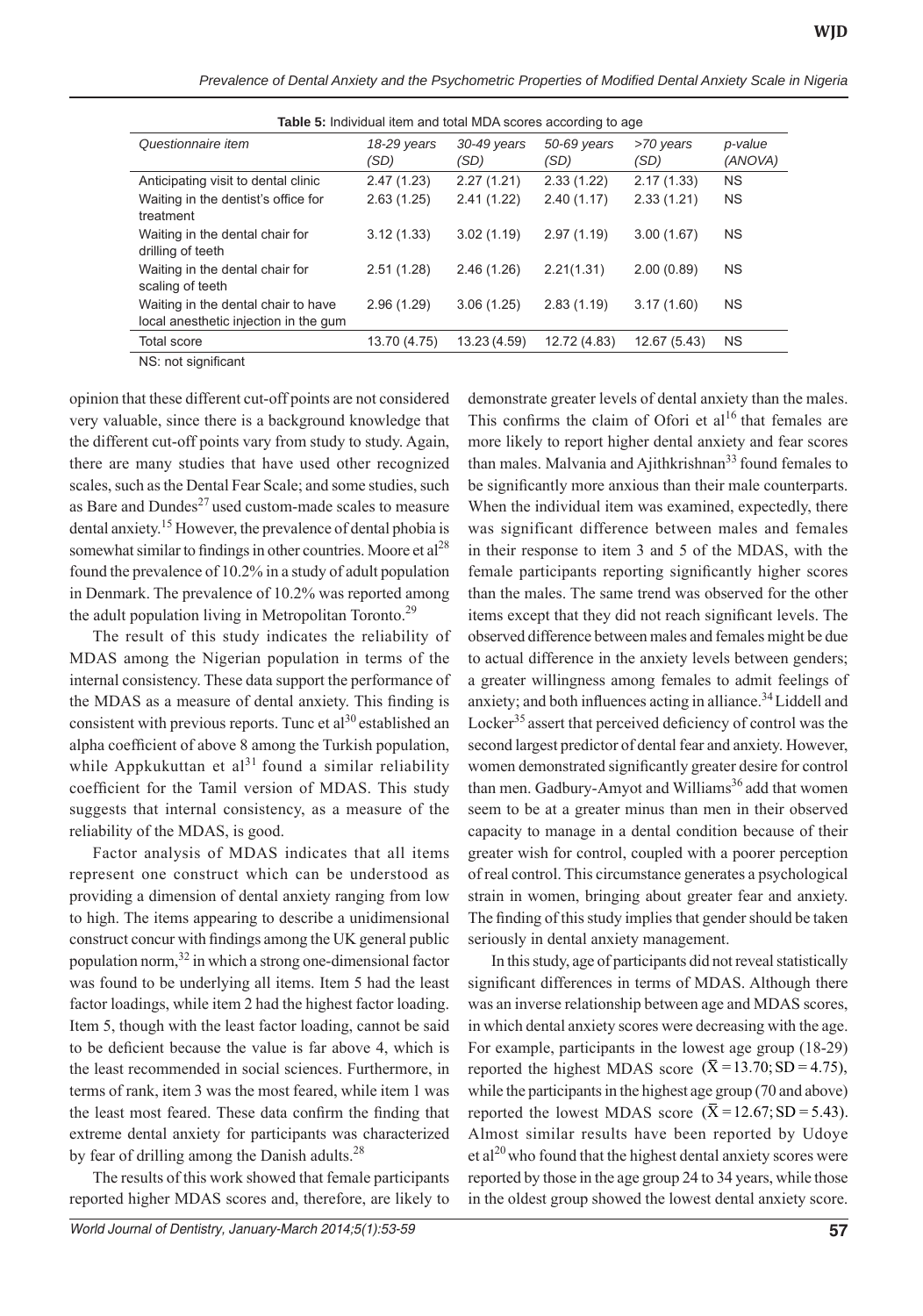This observed difference was not statistically different. The finding in this study is supported by previous studies, such as Thomson et al<sup>12</sup> and Stabholz and Peretz,  $37$  who did not establish a significant relationship between age and dental anxiety but reported that dental anxiety was higher among people in the lower age. The reason projected for the decrease in dental anxiety with age may have to do with the ability of older people to cope with dental experiences or that the ageing development may itself be characterized by overall waning in anxiety.<sup>35</sup> It may also be due to improved standing and the capacity of individual to rationalize experiences by means of increasing age.<sup>38</sup>

# **CONCLUSION**

This study found that the prevalence of dental anxiety in Nigeria is similar to what obtains in some other countries of the world. The MDAS as a measuring tool can assist healthcare professionals, such as the dental surgeon, clinical psychologists, psychiatrists and therapists operating at the various anxiety management centers, to classify these patients with respect to their levels of dental anxiety. Individuals or patients whose MDAS scores lie at or above 19 may have the propensity to display symptoms of dental phobia and may require immediate and appropriate treatment.

# **REFERENCES**

- 1. Mehrstedt M, John MT, Tönnies S, Micheelis W. Oral healthrelated quality of life in patients with dental anxiety. Community Dent Oral Epidemiol 2007;35(5):357-363.
- 2. Berggren U. Psychosocial effects associated with dental fear in adult dental patients with avoidance behaviours. Psychology of Health 1993;8:185-196.
- 3. Croft-Barnes NR, Brough E, Wilson KE, Beddis AJ, Girdler NM. Anxiety and quality in phobic dental patients. J Dent Res 2010; 89:302-306.
- 4. Locker D. Psychological consequences of dental fear and anxiety. Community Dent Oral Epidemiol 2003;31:144-151.
- 5. Nicolas E, Collado V, Fauks D, Bullier B, Hennequin M. A national cross sectional survey of dental anxiety in the French adult population. BMC Oral Health 2007;7:12.
- 6. Corah NL. Development of a dental anxiety scale. J Dent Res 1969;48:596.
- 7. Roy-Byrne P, Milgrom P, Khoon-Mer T, Weinstein P, Katon W. Psychopathology and psychiatric diagnosis in subjects with dental phobia. J Anx Disord 1994;8:19-31.
- 8. Humphris GM, Morrison T, Lindsay SJE. The modified dental anxiety scale: validation and United Kingdom norms. Community Dent Health 1995;12:143-150.
- 9. Freeman R, Clarke HM, Humphris CM. Conversion tables for the Corah's and Modified Dental Anxiety Scales. Community Dent Health 2007;24(1):49-54.
- 10. Milgrom P, Fiset L, Melnick S, Weinstein P. The prevalence and practice management consequences of dental fear in a major US City. J Am Dent Assoc 1988;166:641-647.
- 11. Kirova DG, Atanasov DT, Lalabonova CK, Janevska S. Dental anxiety in adults in Bulgaria. Folia Medica 2010;52(2):49-56.
- 12. Thomson WM, Dixon GS, Kruger E. The west coast study. II: Dental anxiety and satisfaction with dental services. NZ Dent J 1999;95:44-48.
- 13. Locker D, Liddell A, Burman D. Dental fear in an older adult population. Community Dent Oral Epidemiol 1991;19:120-121.
- 14. Astrom AN, Skaret E, Haugejorden O. Dental anxiety and dental attendance among 25-year-olds in Norway: Time trends from 1997 to 2007. BMC Oral Health 2011;11:10.
- 15. Brady P, Dickson C, Whalton H. Dental anxiety prevalence and surgery environment factors. A questionnaire—based survey of attendees in Ireland, SAAD Digest 2012;28:13-22.
- 16. Ofori MA, Adu-Ababio F, Nyako EA, Ndanu TA. Prevalence of dental fear and anxiety amongst patients in selected dental clinics. Health Education Journal 2009;68:130-139.
- 17. Oosterink FM, de Jongh A, Hoogstraten J. Prevalence of dental fear and phobia relative to other fear and phobia subtypes. Eur J Oral Sci 2009;117(2):135-143.
- 18. Hittner JB, Hemmo R. Psychosocial predictors of dental anxiety. Journal of Health and Psychology 2009;14:53-59.
- 19. Berggren U, Pierce C, Eli I. Characteristic of adult fearful individuals. A cross-cultural study. Eur J Oral Sci 2000;108: 268-274.
- 20. Udoye CI, Oginni AO. Oginni FO. Dental anxiety among patients undergoing various dental treatments in a Nigeria teaching hospital. J Contemp Dent Pract 2005;6:091-098.
- 21. Smith TA, Heaton IJ. Fear of dental care: are we making any progress? J Am Dent Assoc 2013;134(8):1101-1108.
- 22. Tuisuva J, Morse Z. Training of oral health personnel in Fiji. Pac Health Dialog 2003;10:4-5.
- 23. Arigbede AO, Ajayi DM, Adeyemo BF, Kolude B. Dental anxiety among patients visiting a university dental centre. Nig Dent J 2011;19(1):20-24.
- 24. McGrath C, Bedi R. The association between dental anxiety and oral health-related quality of life in Britain. Community Dent Oral Epidemiol 2004;32(2):67-72.
- 25. Thomson WM, Broadbent JM, Locker D, Poulton R. Trajectories of dental anxiety in a birth cohort. Community Dent Oral Epidemiol 2009;37(3):209-219.
- 26. Aartman IHA, Everdingen van T, Hoogstraten J, Schuur AHB. Self-report measurements of dental and fear in children: a critical assessment. J Dent Child 1998;65:252-258.
- 27. Bare L, Dundes L. Strategies for combating dental anxiety. J Dent Educ 2004;68(11):1172-1177.
- 28. Moore R, Birn H, Kirkegaard E, Brodsgaard 1, Scheutz F. Prevalence and characteristics of dental anxiety in Danish adults. Community Dent Oral Epidemiol 1993;21:292-296.
- 29. Locker D, Shapiro D, Liddell A. Who is dentally anxious? Community Dent Oral Epidemiol 1996;24:346-350.
- 30. Tunc E, Firat D, Onur OD, Sar V. Reliability and validity of the Modified dental Anxiety Scale (MDAS) in a Turkish population. Community Dent Oral Epidemiol 2005;33(5):357-362.
- 31. Appukuttan D, Datchnamurthy M, Deborah SJ, Hirudayarai G, Tadepalli A, Victor D. Reliability and validity of the Tamil version of Modified Dental Anxiety Scale. J Oral Sci 2012;54(4): 313-320.